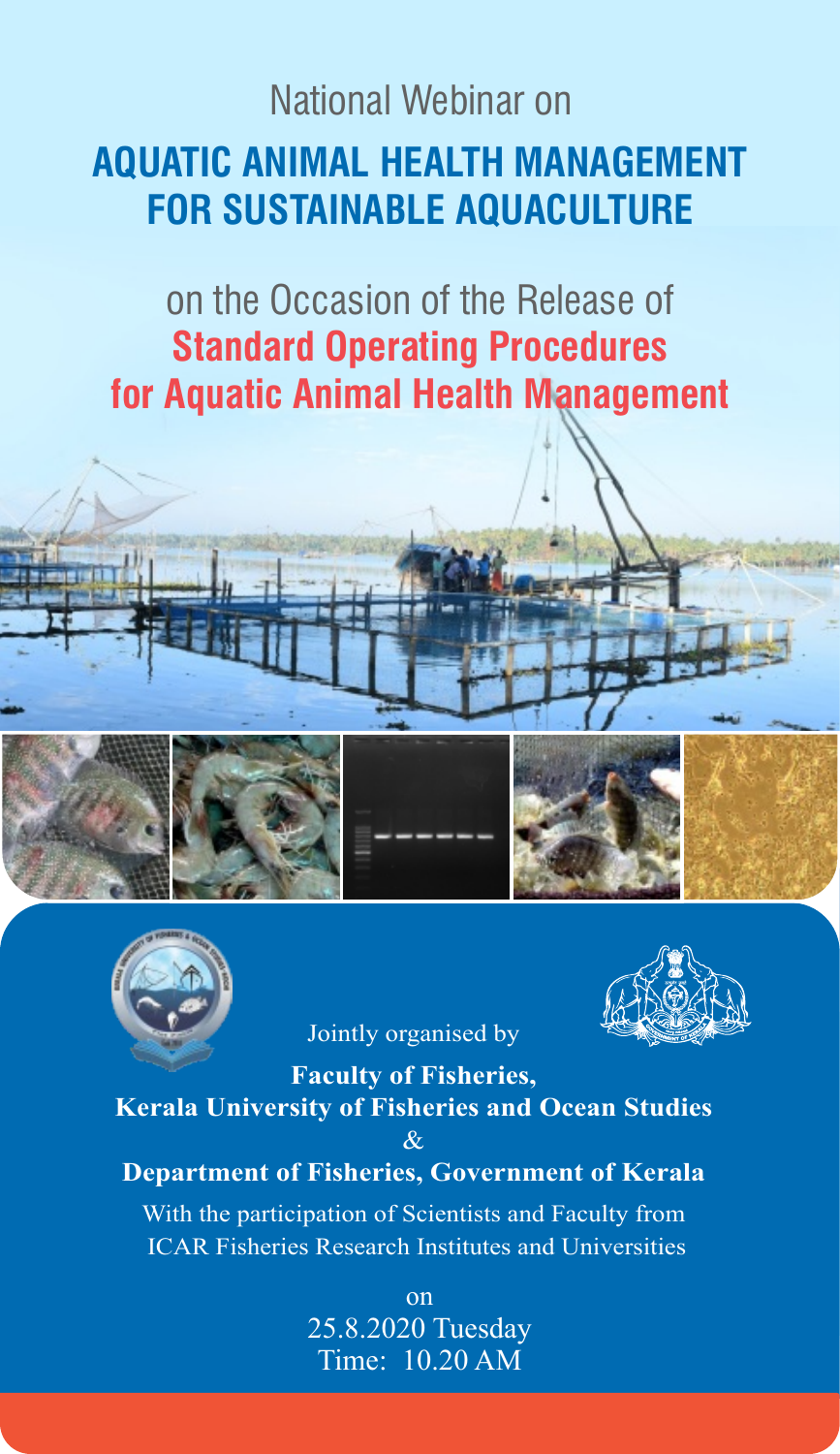## National Webinar on **AQUATIC ANIMAL HEALTH MANAGEMENT FOR SUSTAINABLE AQUACULTURE**

on the Occasion of the Release of **Standard Operating Procedures for Aquatic Animal Health Management**

Jointly organised by **Faculty of Fisheries, Kerala University of Fisheries and Ocean Studies**  $\mathcal{R}_{\mathcal{T}}$ 

**Department of Fisheries, Government of Kerala**





Welcome address: *Director of Fisheries* Shri. M. G. Rajamanickam IAS,

Presidential address: *Hon. Minister for Fisheries, Cashew and Harbour Industries* **Smt. J. MercykuttyAmma,**

Inauguration of the Webinar and Release of the SoP on Aquatic Animal Health Management **Shri. Pinarayi Vijayan,**  *Hon. Chief Minister of Kerala*

Keynote Address: *DDG-ICAR (Fisheries Science)* Dr. J. K. Jena,

Felicitations: *Director, ICAR-CIFT* Dr. C.N. Ravishankar,

*Director, ICAR-CMFRI* Dr. A. Gopalakrishnan,

Vote of Thanks: *Registrar, KUFOS* Dr.B.Manojkumar,

Programme Time: 10.20 AMon 25.8.2020 Tuesda on 25.8.2020 ime: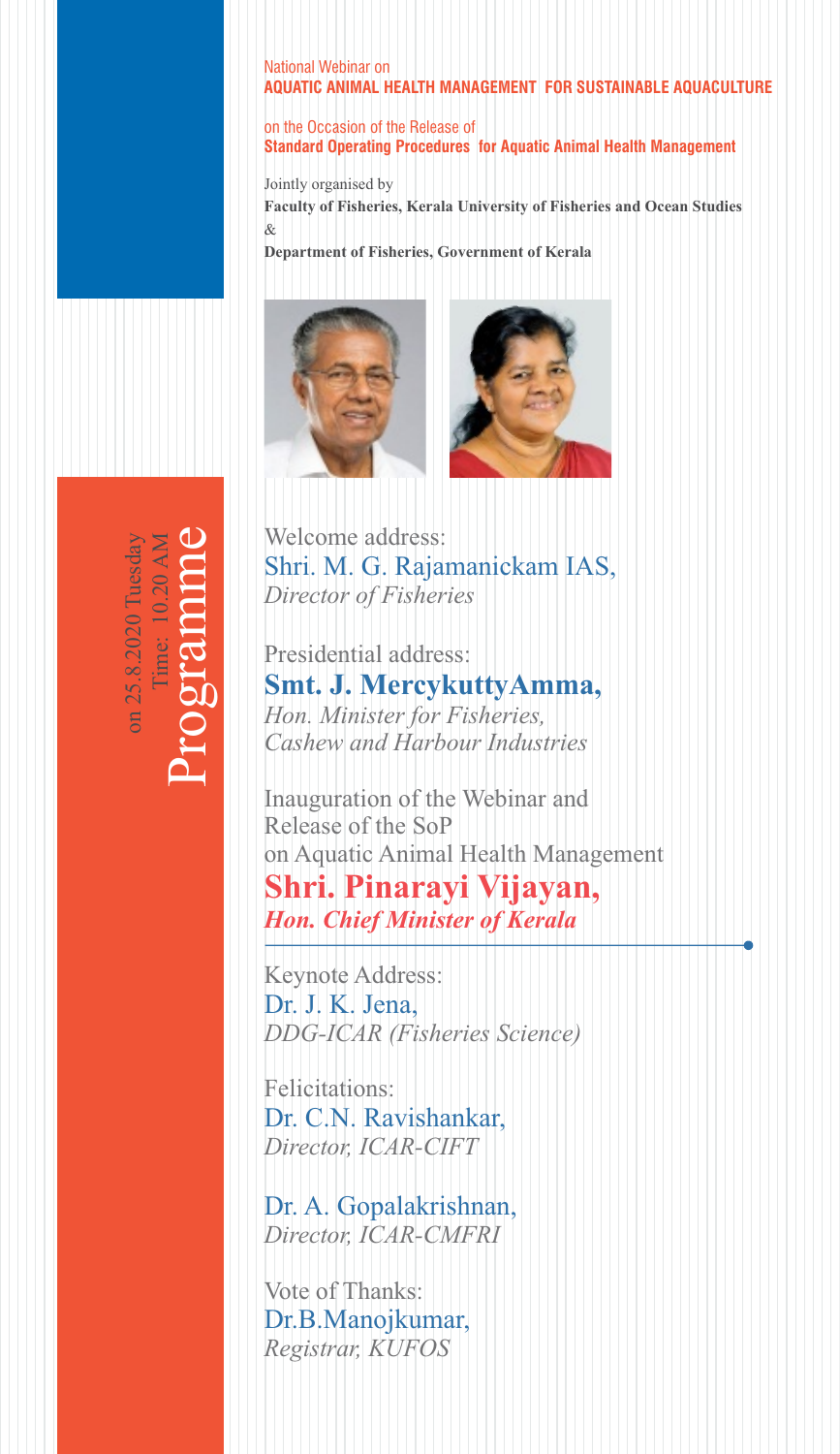## WEBINAR SESSION

**Chair : Dr. K. Riji John, Dean (Fisheries), KUFOS**

|                              | 11.30-11.45 AM : Viral diseases of importance in tropical aquaculture and their<br>control measures- Dr. K. Riji John, Dean Fisheries, KUFOS,<br>Kochi                                                                        |
|------------------------------|-------------------------------------------------------------------------------------------------------------------------------------------------------------------------------------------------------------------------------|
| 2. 11.45-12.00               | : Current status of shrimp viral diseases with special reference<br>to South and Southeast Asia- Dr. K.V. Rajendran, HOD,<br>Principal Scientist, ICAR-CIFE, Mumbai                                                           |
| 3. .                         | 12.00-12.15 PM: Role of surveillance programme in disease control in aquatic<br>animals- Dr. P. K. Pradhan, Principal Scientist, ICAR-NBFGR,<br>Lucknow                                                                       |
| 4.)                          | 12.15-12.30 PM: Emerging bacterial diseases in freshwater and brackish water<br>finfish aquaculture and their control measures- Dr. Rosalind<br>George, Professor & Head, FCRI, TNJFU, Thoothukudi                            |
|                              | 12.30-12.45 PM: Recent advances in disease diagnostics in aquaculture-<br>Dr. B.K. Das, Principal Scientist & Director, ICAR-CIFRI,<br>Barrackpore, Kolkata                                                                   |
| 6. J                         | 12.45-1.00 PM : Addressing disease concerns in mariculture- Dr. N.K. Sanil,<br>Senior Scientist, ICAR-CMFRI, Kochi                                                                                                            |
| <b>BREAK</b>                 |                                                                                                                                                                                                                               |
|                              |                                                                                                                                                                                                                               |
| $2.00 - 2.15$ PM             | : Prevention of transboundary diseases through effective<br>quarantine- Dr. S. K. Otta, Principal Scientist, ICAR-CIBA,<br>Chennai                                                                                            |
| 8. $2.15 - 2.30 \text{ PM}$  | : Emerging viral diseases with special reference to Infectious<br>Spleen and Kidney Necrosis Virus (ISKNV) and Red Sea<br>Bream Irido Virus (RSIV)- Dr. S.K. Girisha, Assistant<br>Professor, College of Fisheries, Mangalore |
| $2.30 - 2.45$ PM<br>9.       | : Adoption of best management practices: a key to disease<br>prevention in aquaculture - Dr. Devika Pillai, Professor &<br>Head, KUFOS, Kochi                                                                                 |
| $10\,2.45 - 3.00 \text{ PM}$ | : Dynamics aiding rise and spread of AMR in aquaculture:<br>Probable mitigation measures- Dr. M. M. Prasad, Principal<br>Scientist, ICAR-CIFT, Kochi                                                                          |